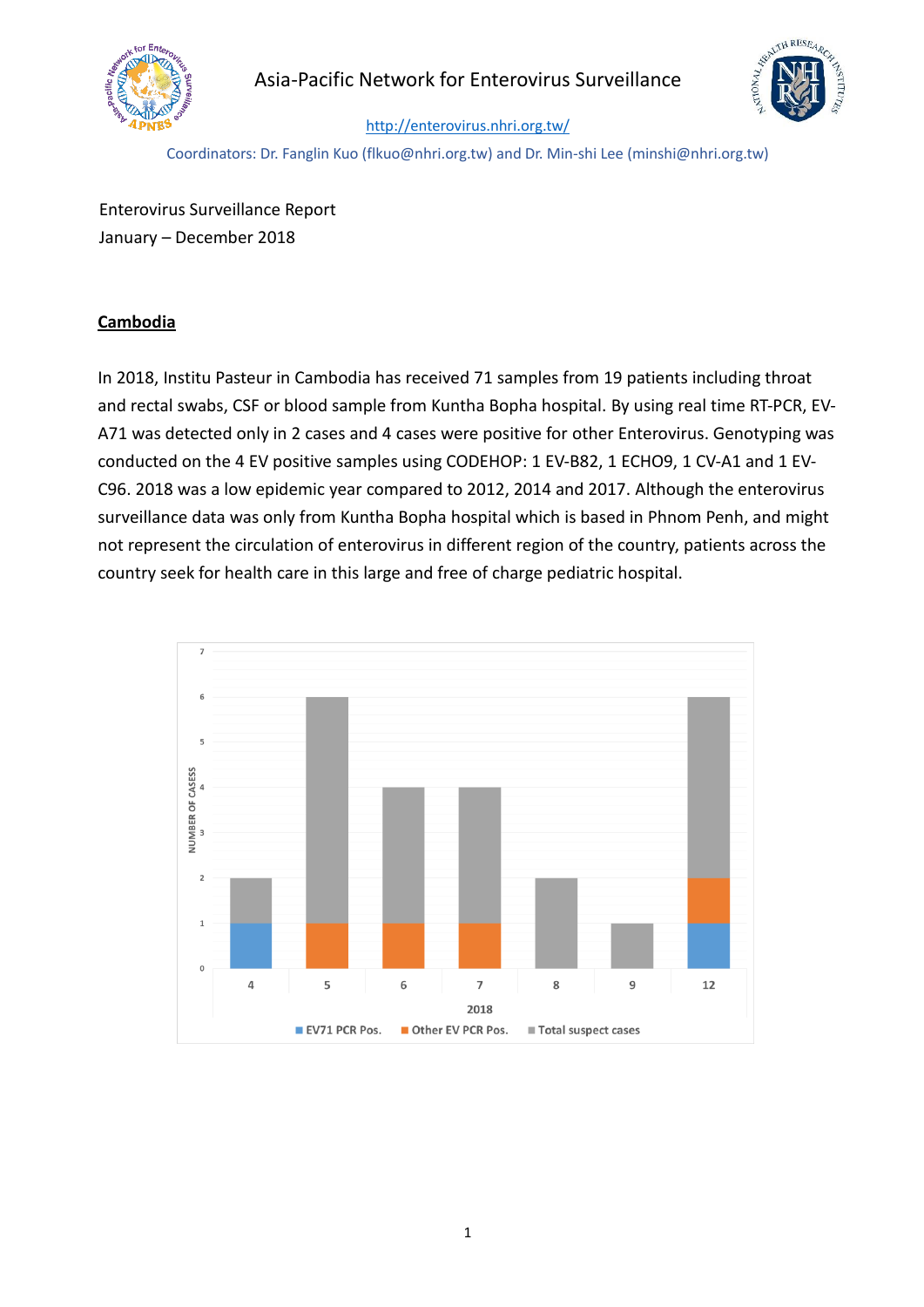



### **Malaysia**

### Malay Peninsula

In 2018, University of Malaya has collected 89 samples from clinically suspected HFMD patients, and 60 samples (67.4%) were positive using CODEHOP-PCR. Sequencing results identified 26 CV-A16, 21 CV-A6, 5 EV-A71, 1 CV-A10 and 2 CV-B3.

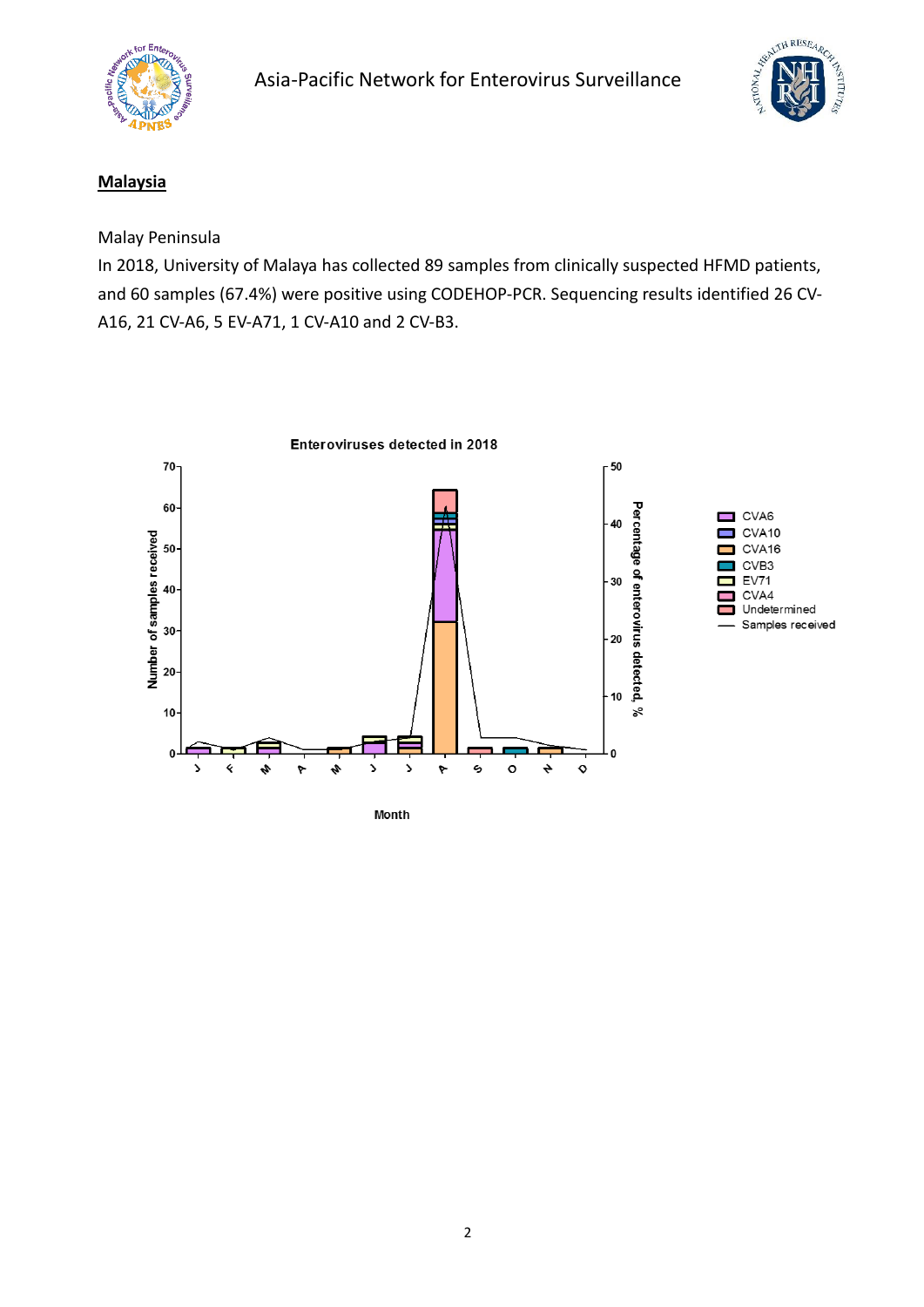



#### Sarawak

In 2018, the Institute of Health and Community Medicine, Universiti Malaysia Sarawak (UNIMAS) has tested 187 samples from 191 HFMD hospitalized cases. Sequencing analysis based on VP1- CODEHOP has shown: 46 (24.6%) EV-A71, 11 (5.90%) CV-A16, 7 (3.74%) CV-A10, 10 (5.35%) CV-A6, 2 (1.07%) CV-A4, 5 (2.67%), CV-B4 and 1 (0.53%) ECHO11, with a clear peak in August. Most of EV-A71 belong to genotype B5. Some of the EV-A71 isolated have been shipped to NHRI, Taiwan for genome sequencing.

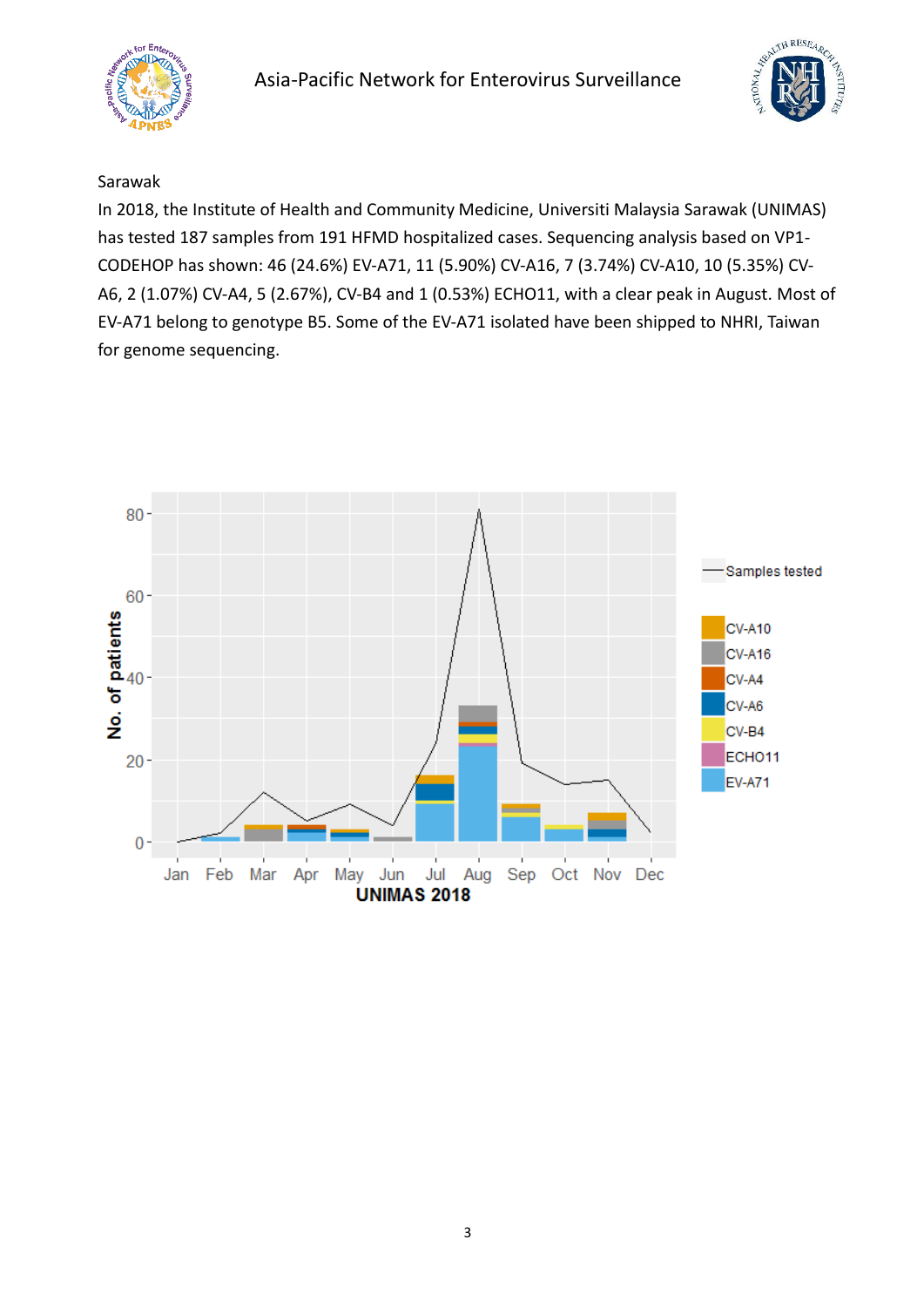



#### **Taiwan**

Based on Taiwan CDC surveillance report in 2018, a total of 1300 enterovirus (EV) isolates have been identified including 36 with severe complications. Among the 36 severe cases, 12 (33.3%) were ECHO11, 8 (22.2%) were EV-A71, and the rest were CV-A4, CV-A9, CV-A10, CV-A16, CV-B1, CV-B2, CV-B3, CV-B5 and EV-D68 infections. A total of 8 deaths have been reported, seven were related to ECHO11. Overall, Taiwan experienced more severe EV epidemics in 2018 than in 2017 (24 severe cases and 1 fatal case).

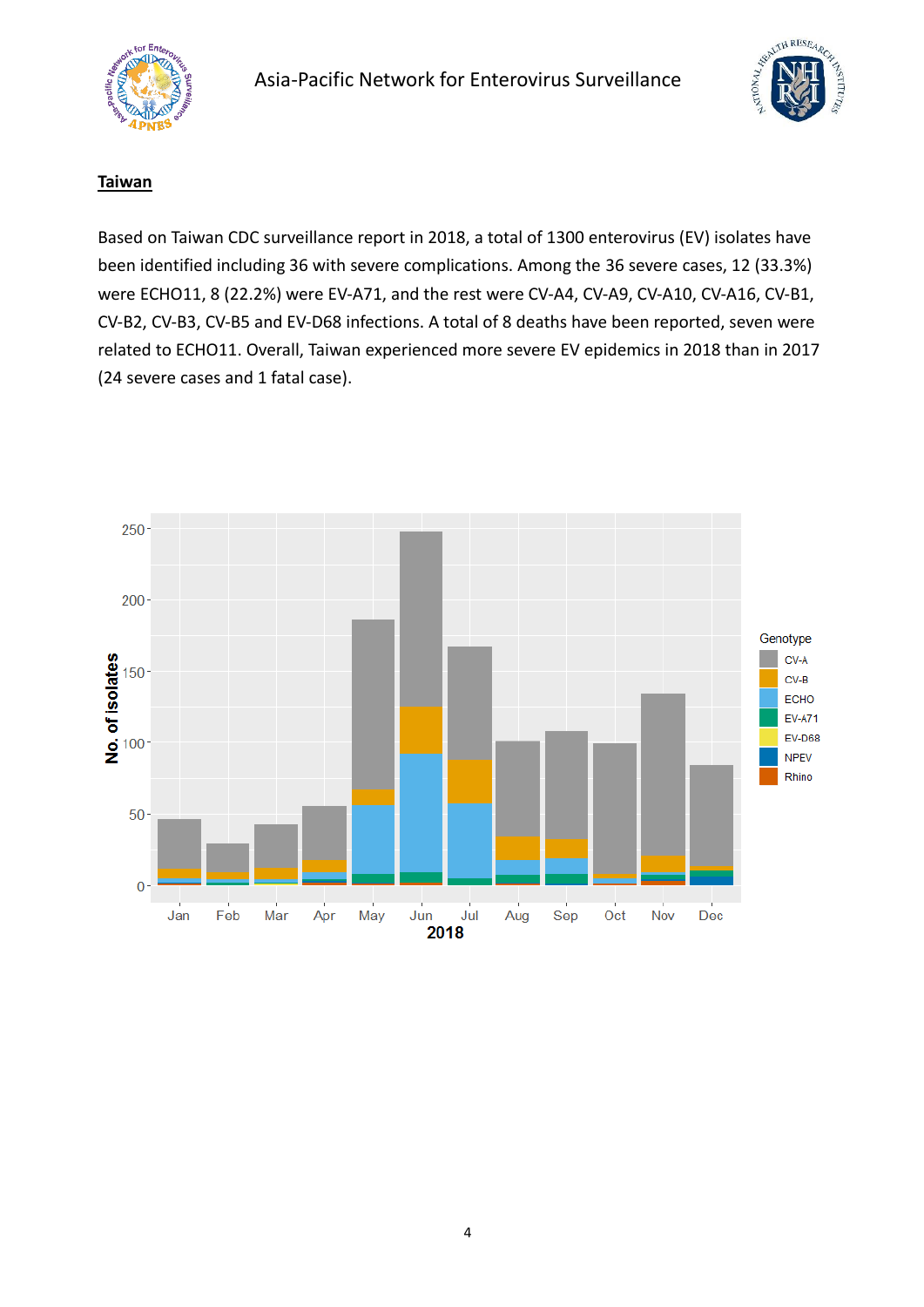



# **Thailand**

In 2018, 285 suspected HFMD patients had been reported to Chulalongkorn University, Faculty of Medicine. Throat swab specimens were collected from these patients and possible causative pathogens were identified by using real-time RT-PCR strategies (EV-A71, CV-A6, CV-A16 and pan enterovirus). Samples tested positive for EV-A71 were subjected to the full-length VP1 gene amplification using a conventional RT-PCR and nucleotide sequencing to identify EV-A71 genotypes. Positive samples for pan EV were subjected to a conventional RT-PCR with CODEHOP degenerate primers to identify enterovirus serotypes other than EV-A71, CV-A6, and CV-A16.

In 2018, CV-A6 comprised the most frequently found enterovirus (19.3%), followed by CV-A16 (13.7%) and EV-A71 (0.4%). The only one EV-A71 was genotype C4. Among other enteroviruses, CV-A10 accounted for 5.6% (16/285), followed by 4.6% CV-A5 (13/285) and 1.1% ECHO21 (3/285). Minor genotypes were 0.7% (2/285) of ECHO11 and ECHO25. One positive sample for CV-A2, CV-A9, CV-B4, CV-B5 and ECHO9 were found, with the remaining 6.0% (17/285) positive for panenterovirus being untypable.